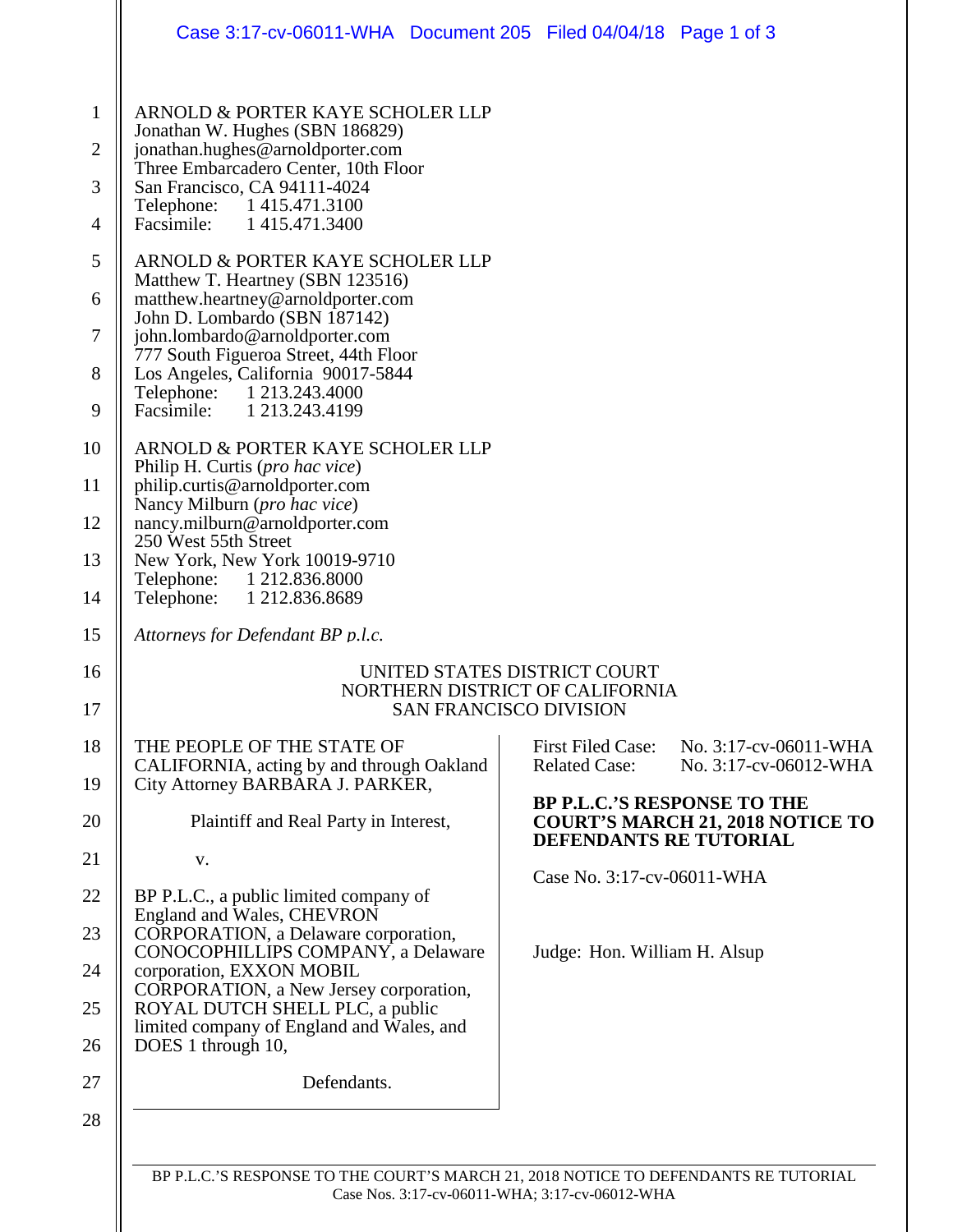|                                                  | Case 3:17-cv-06011-WHA Document 205 Filed 04/04/18 Page 2 of 3                                                                                                    |                            |  |
|--------------------------------------------------|-------------------------------------------------------------------------------------------------------------------------------------------------------------------|----------------------------|--|
| $\mathbf{1}$<br>$\overline{2}$<br>$\mathfrak{Z}$ | THE PEOPLE OF THE STATE OF<br>CALIFORNIA, acting by and through the San<br>Francisco City Attorney DENNIS J.<br>HERRERA,<br>Plaintiff and Real Party in Interest, | Case No. 3:17-cv-06012-WHA |  |
| $\overline{4}$                                   | V.                                                                                                                                                                |                            |  |
| $\mathfrak{S}$                                   |                                                                                                                                                                   |                            |  |
| 6                                                | BP P.L.C., a public limited company of<br>England and Wales, CHEVRON                                                                                              |                            |  |
| $\tau$                                           | CORPORATION, a Delaware corporation,<br>CONOCOPHILLIPS COMPANY, a Delaware                                                                                        |                            |  |
| $8\,$                                            | corporation, EXXON MOBIL<br>CORPORATION, a New Jersey corporation,<br>ROYAL DUTCH SHELL PLC, a public                                                             |                            |  |
| 9                                                | limited company of England and Wales, and                                                                                                                         |                            |  |
| 10                                               | DOES 1 through 10,                                                                                                                                                |                            |  |
| 11                                               | Defendants.                                                                                                                                                       |                            |  |
| 12                                               |                                                                                                                                                                   |                            |  |
| 13                                               |                                                                                                                                                                   |                            |  |
| 14                                               |                                                                                                                                                                   |                            |  |
| 15                                               |                                                                                                                                                                   |                            |  |
| 16                                               |                                                                                                                                                                   |                            |  |
| 17                                               |                                                                                                                                                                   |                            |  |
| 18                                               |                                                                                                                                                                   |                            |  |
| 19                                               |                                                                                                                                                                   |                            |  |
| 20                                               |                                                                                                                                                                   |                            |  |
| 21                                               |                                                                                                                                                                   |                            |  |
| 22                                               |                                                                                                                                                                   |                            |  |
| 23                                               |                                                                                                                                                                   |                            |  |
| 24                                               |                                                                                                                                                                   |                            |  |
| 25                                               |                                                                                                                                                                   |                            |  |
| 26                                               |                                                                                                                                                                   |                            |  |
| 27                                               |                                                                                                                                                                   |                            |  |
| 28                                               |                                                                                                                                                                   |                            |  |
|                                                  |                                                                                                                                                                   |                            |  |
|                                                  | BP P.L.C.'S RESPONSE TO THE COURT'S MARCH 21, 2018 NOTICE TO DEFENDANTS RE TUTORIAL<br>Case Nos. 3:17-cv-06011-WHA; 3:17-cv-06012-WHA                             |                            |  |